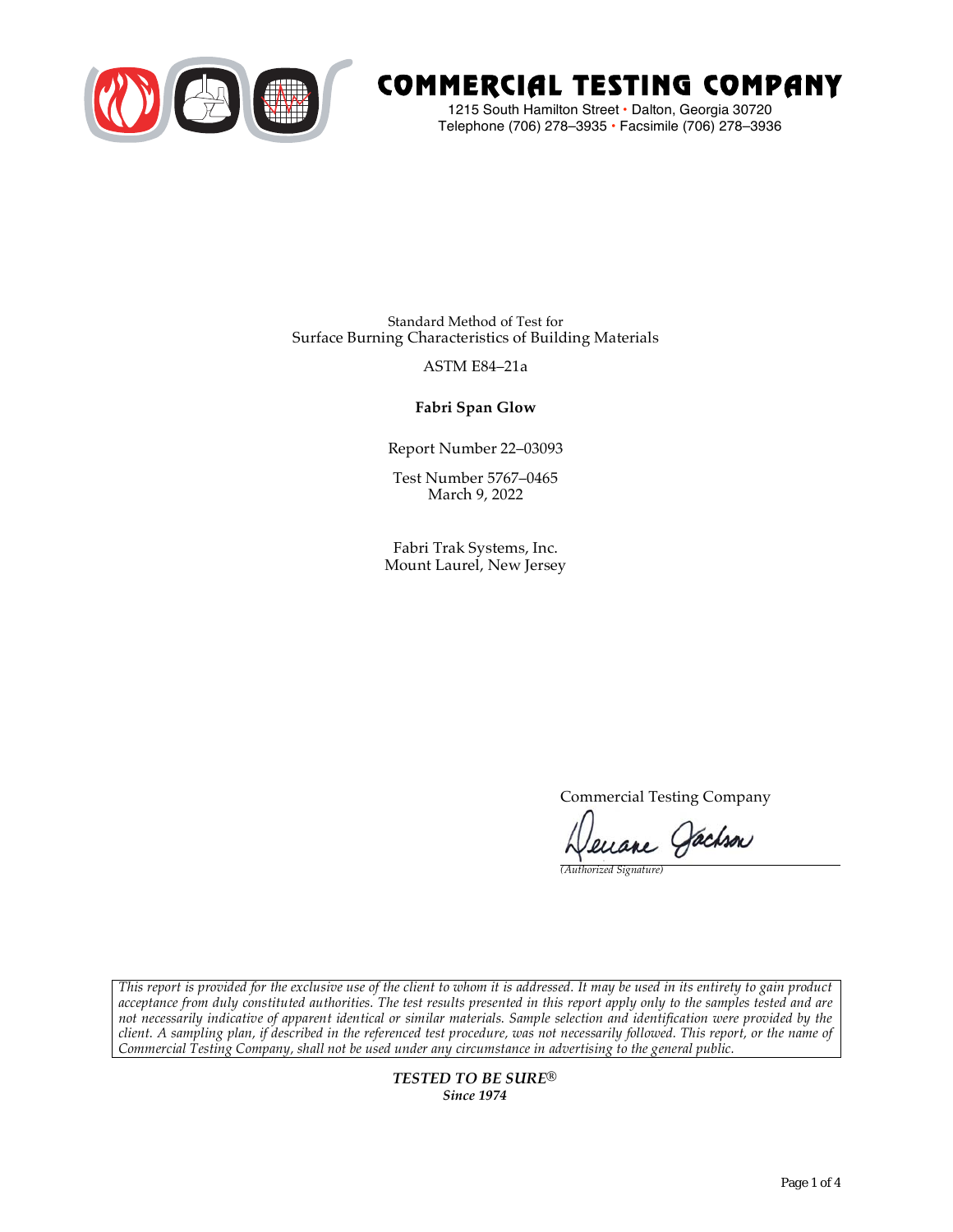#### **INTRODUCTION**

This report is a presentation of results of a surface flammability test on a material submitted by Fabri Trak Systems, Inc., Mount Laurel, New Jersey.

The test was conducted in accordance with the ASTM International fire-test-response standard E84–21a, *Surface Burning Characteristics of Building Materials*, sometimes referred to as the Steiner tunnel test. ASTM E84 is an American National Standard (ANSI) and has been approved for use by agencies of the Department of Defense. The ASTM E84 test method is the technical equivalent of UL No. 723. The test is applicable to exposed interior surfaces such as walls and ceilings. The test is conducted with the specimen in the ceiling position with the surface to be evaluated face down toward the ignition source. Thus, specimens shall either be self-supporting by its own structural quality, held in place by added supports along the test surface, or secured from the back side.

This standard is used to measure and describe the response of materials, products, or assemblies to heat and flame under controlled conditions, but does not by itself incorporate all factors required for firehazard or fire-risk assessment of the materials, products, or assemblies under actual fire conditions.

#### **PURPOSE**

The purpose of the test is to provide only the comparative measurements of surface flame spread and smoke development of materials with that of select grade red oak and fiber–reinforced cement board, Grade II, under specific fire exposure conditions with the smoke area of heptane used to establish the smoke-developed index. The test exposes a nominal 24-foot long by 20-inch wide test specimen to a controlled air flow and flaming fire adjusted to spread the flame along the entire length of a red oak specimen in  $5\frac{1}{2}$  minutes. During the 10-minute test duration, flame spread over the specimen surface are measured and recorded. Test results are calculated relative to red oak, which has an arbitrary rating of 100, and fiber–reinforced cement board, Grade II, which has a rating of 0. The 100 smoke-developed index is calculated using the smoke area of heptane.

The test results are expressed as Flame Spread Index and Smoke-Developed Index. The Flame Spread Index is defined in ASTM E176 as "a number or classification indicating a comparative measure derived from observations made during the progress of the boundary of a zone of flame under defined test conditions." The Smoke-Developed Index, a term specific to ASTM E84, is defined as "a number or classification indicating a comparative measure derived from smoke obscuration data collected during the test for surface burning characteristics." There is not necessarily a relationship between the two measurements.

The method does not provide for measurement of heat transmission through the surface tested, the effect of aggravated flame spread behavior of an assembly resulting from the proximity of combustible walls and ceilings, or classifying a material as noncombustible solely by means of a Flame Spread Index.

The zero reference and other parameters critical to furnace operation are verified on the day of the test by conducting a 10–minute test using 1/4–inch fiber–reinforced cement board, Grade II. Periodic tests using NOFMA certified 23/32–inch select grade red oak flooring provide data for the 100 flame spread reference with heptane providing data for calculating the 100 smoke-developed index. These procedures are more fully described in Section 7of the E84 Standard.

#### **TEST SAMPLE**

The test sample, selected by the client, was identified as **Fabri Span Glow**, a fabric with a total weight of 4.7 ounces per square yard. The material was conditioned to equilibrium in an atmosphere with the temperature maintained at 71  $\pm$  2°F and the relative humidity at 50  $\pm$  5 percent. For testing, one length of the fabric, measuring 2 feet wide by 24 feet in length, was free laid over a 2-inch hexagonal wire mesh supported by 1/4-inch diameter steel rods spanning the ledges of the tunnel furnace at 24-inch intervals. This method of support is described in Annex A4 of the E84 standard, Sections A4.3, A4.5 and A4.8.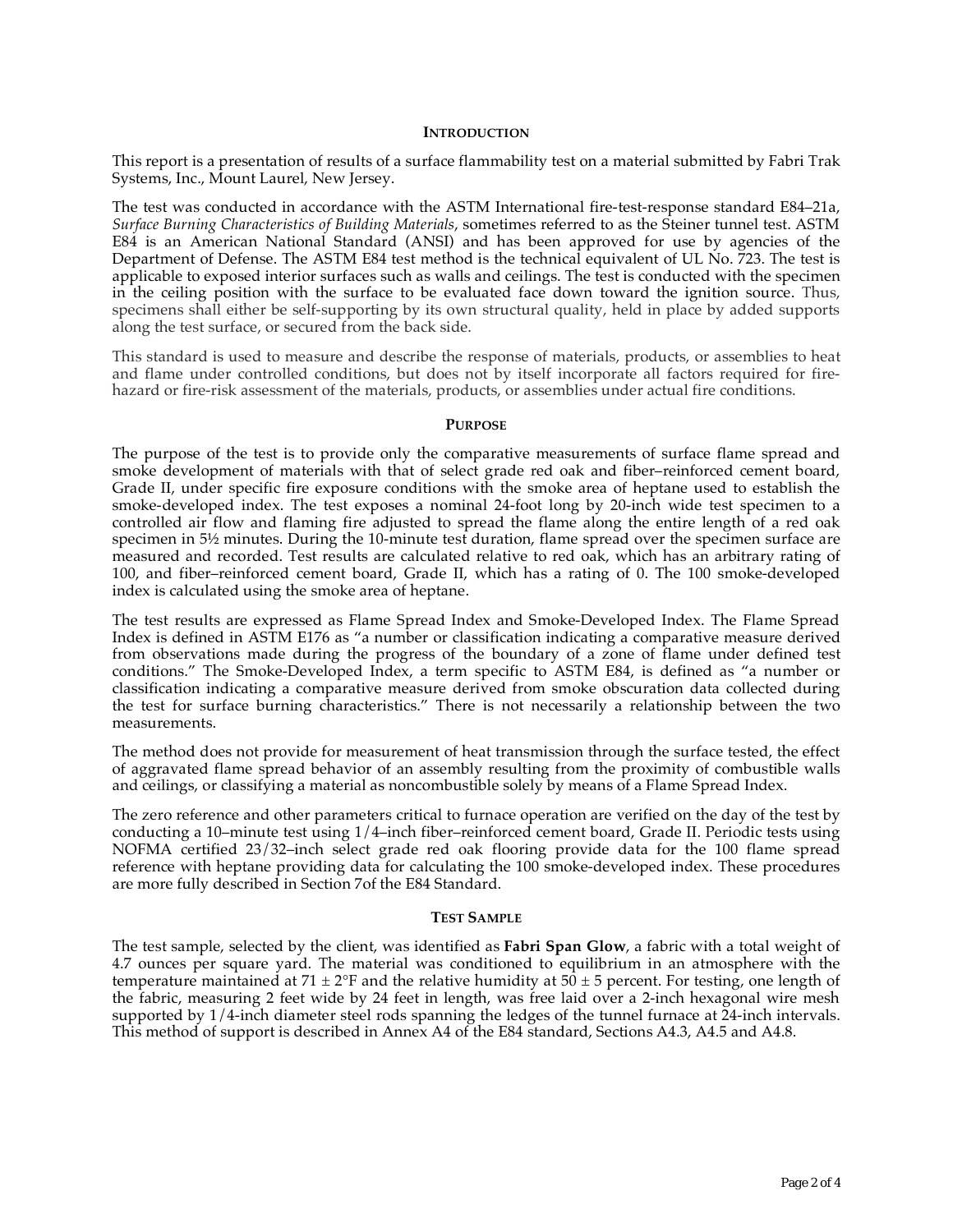#### **TEST RESULTS**

The test results, calculated on the basis of observed flame propagation and the integrated area under the recorded smoke density curve, are presented below. The Flame Spread Index obtained in E84 is rounded to the nearest number divisible by five. Smoke-Developed Indices are rounded to the nearest number divisible by five unless the Index is greater than 200. In that case, the Smoke-Developed Index is rounded to the nearest 50 points. The rounding procedures are more fully described in Sections 9.1, 9.2, and X3 of the E84 Standard. The flame spread and smoke development data are presented graphically at the end of this report.

| <b>Test Specimen</b>                    | Flame Spread Index | Smoke-Developed Index |
|-----------------------------------------|--------------------|-----------------------|
| Fiber-Reinforced Cement Board, Grade II |                    |                       |
| Red Oak Flooring                        | 100                |                       |
| Heptane, (HPLC) Grade                   |                    | 100                   |
| Fabri Span Glow                         |                    | რე                    |

#### **OBSERVATIONS**

Specimen ignition over the burners occurred at 0.08 minute. Surface flame spread was observed to a maximum distance of 0.75 feet beyond the zero point at 1.20 minutes. The maximum temperature recorded during the test was 511°F. For information purposes, the actual (unrounded) Flame Spread and Smoke-Developed Indices were 3.6 and 64.6 respectively.

#### **CLASSIFICATION**

The Flame Spread Index and Smoke-Developed Index values obtained by ASTM E84 tests are frequently used by code officials and regulatory agencies in the acceptance of interior finish materials for various applications. The most widely accepted classification system is described in the National Fire Protection Association publication NFPA 101 *Life Safety Code*, where:

| Class A $0-25$ Flame Spread Index     | $0 - 450$ Smoke-Developed Index |
|---------------------------------------|---------------------------------|
| Class B $26 - 75$ Flame Spread Index  | $0 - 450$ Smoke-Developed Index |
| Class C $76 - 200$ Flame Spread Index | $0 - 450$ Smoke-Developed Index |

Class A, B, and C correspond to Type I, II, and III respectively in other codes. They do not preclude a material being otherwise classified by the authority of jurisdiction.